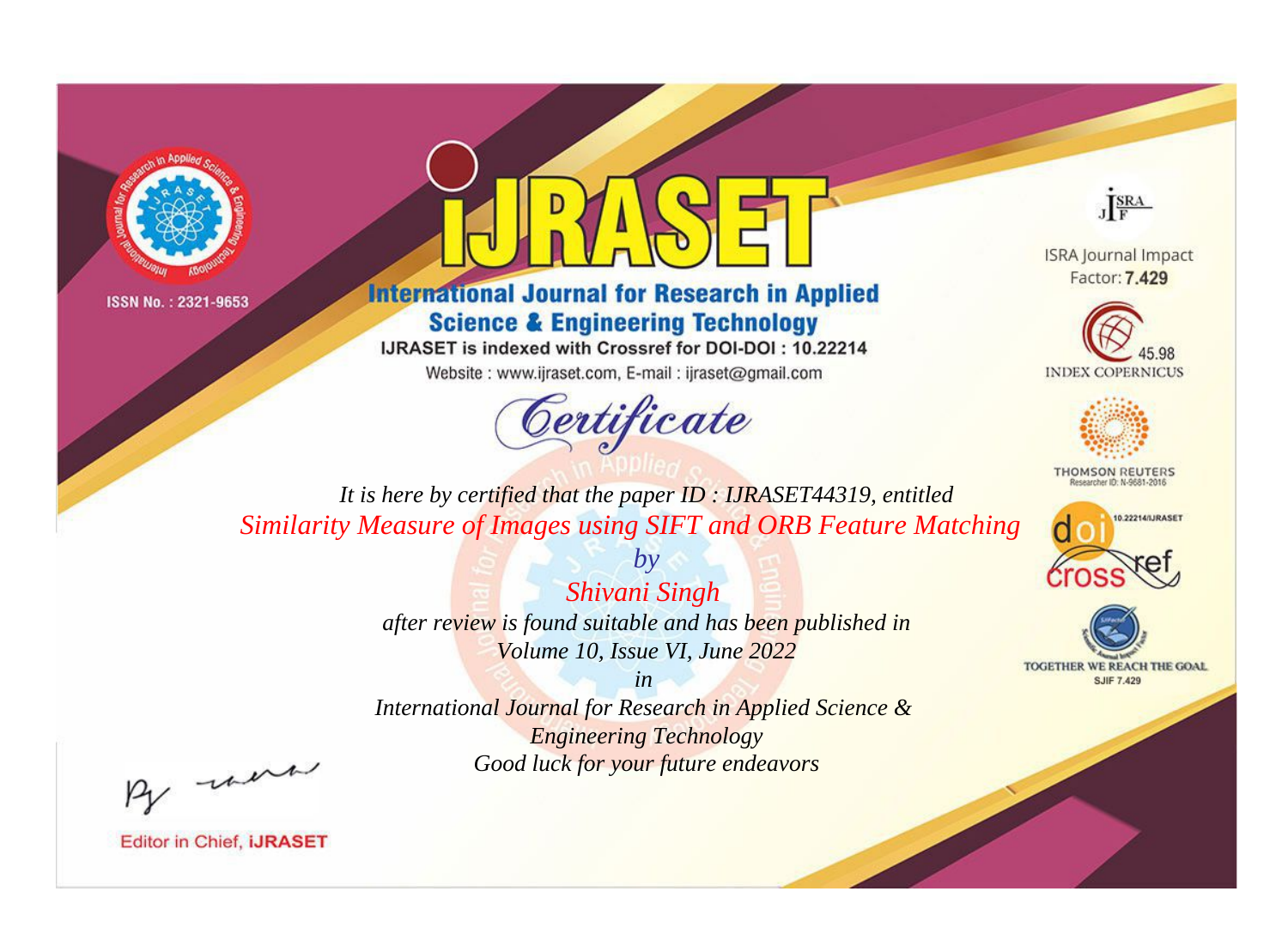



**International Journal for Research in Applied Science & Engineering Technology** 

IJRASET is indexed with Crossref for DOI-DOI: 10.22214

Website: www.ijraset.com, E-mail: ijraset@gmail.com



JERA

**ISRA Journal Impact** Factor: 7.429





**THOMSON REUTERS** 



TOGETHER WE REACH THE GOAL **SJIF 7.429** 

*It is here by certified that the paper ID : IJRASET44319, entitled Similarity Measure of Images using SIFT and ORB Feature Matching*

> *Sahithya Siramdas after review is found suitable and has been published in Volume 10, Issue VI, June 2022*

*by*

*in* 

*International Journal for Research in Applied Science & Engineering Technology Good luck for your future endeavors*

By morn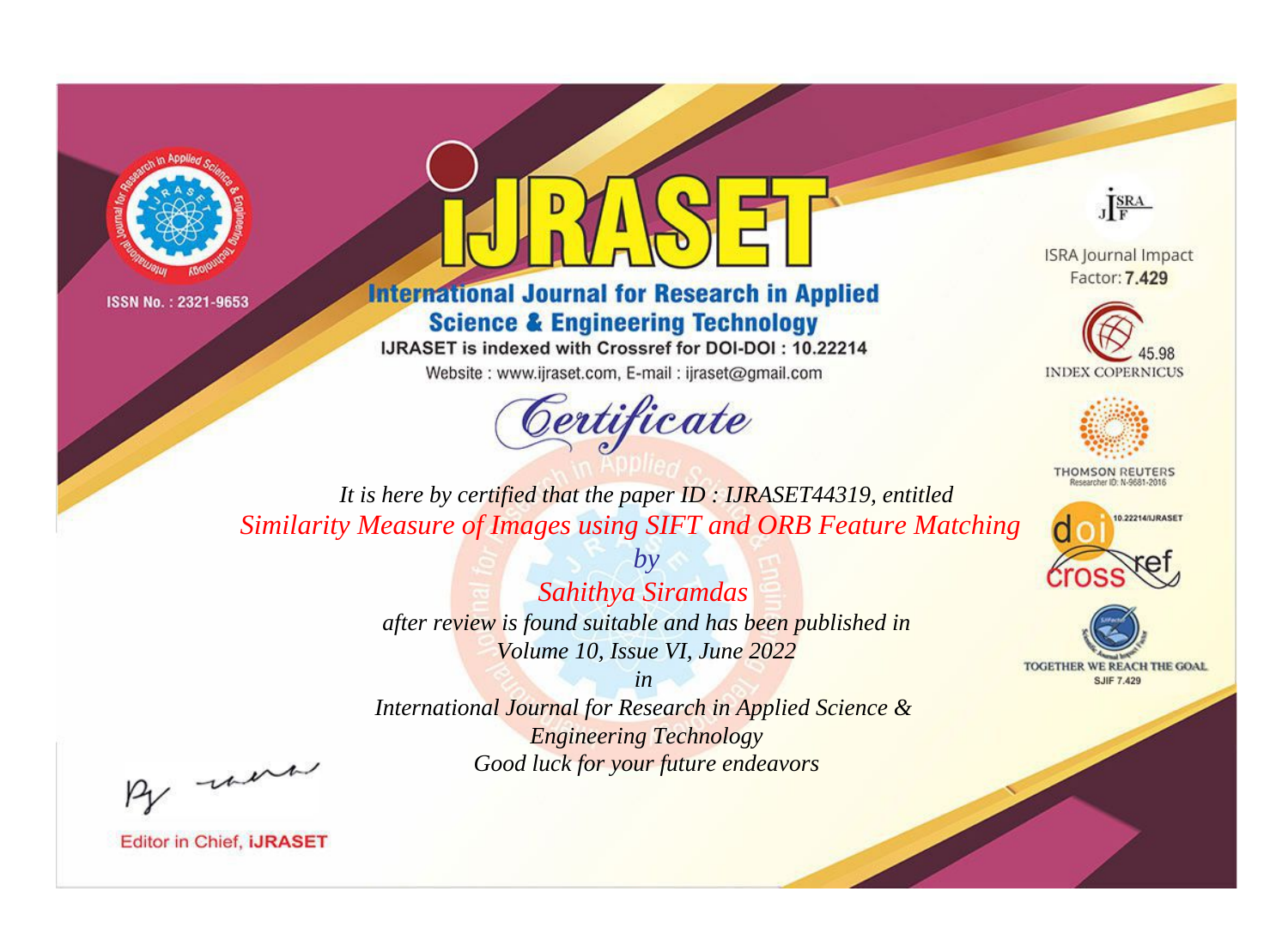



**International Journal for Research in Applied Science & Engineering Technology** 

IJRASET is indexed with Crossref for DOI-DOI: 10.22214

Website: www.ijraset.com, E-mail: ijraset@gmail.com



JERA

**ISRA Journal Impact** Factor: 7.429





**THOMSON REUTERS** 



TOGETHER WE REACH THE GOAL **SJIF 7.429** 

*It is here by certified that the paper ID : IJRASET44319, entitled Similarity Measure of Images using SIFT and ORB Feature Matching*

> *K. Tanmayi after review is found suitable and has been published in Volume 10, Issue VI, June 2022*

*by*

*in* 

*International Journal for Research in Applied Science & Engineering Technology Good luck for your future endeavors*

By morn